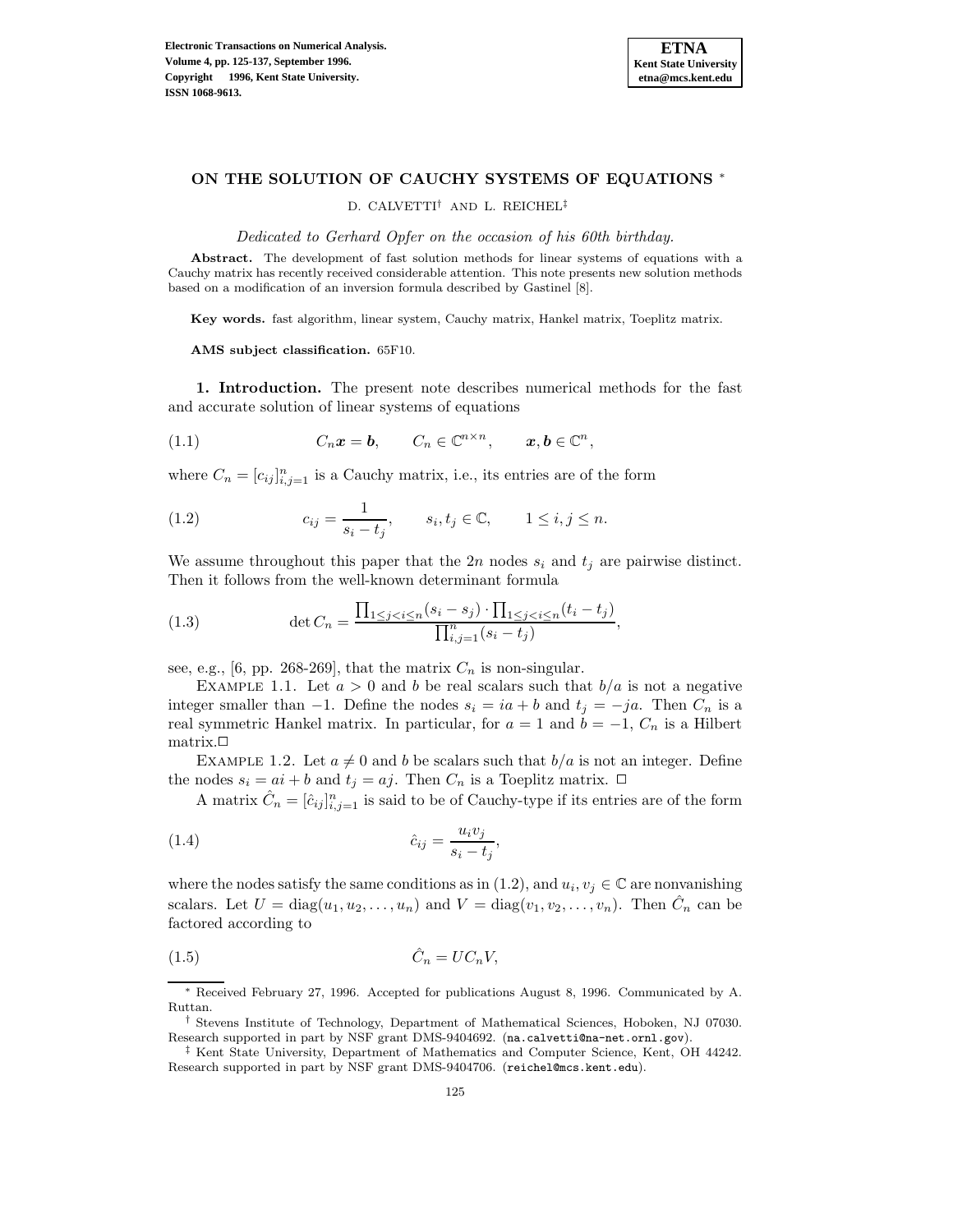D. Calvetti and L. Reichel 126

where  $C_n$  is defined by (1.2). The solution methods described in this note can trivially also be applied to the solution of linear systems of equations with a matrix of Cauchytype by using the factorization (1.5).

Linear systems of equations with matrices of Cauchy-type arise from the discretization of singular integral equations; see, e.g., [9, 20, 22]. Moreover, linear systems of equations with a Vandermonde or a Chebyshev-Vandermonde matrix can be transformed into a linear system with a matrix of Cauchy-type by using the discrete Fourier transform. Accurate solution methods for linear systems with a Cauchy-type matrix therefore can be used to compute accurate solutions of linear systems with a Vandermonde or Chebyshev-Vandermonde matrix; see [4, 11, 14].

We remark that linear systems of equations of the form  $(1.1)$  also arise from interpolation at the nodes  $\{s_i\}_{i=1}^n$  by rational functions with prescribed simple poles  ${t_j}_{j=1}^n$  when using the basis  ${1/(z-t_j)}_{j=1}^n$ . However, this basis of rational functions can be quite ill-conditioned, and the use of the basis  $\{(z - t_1)^{-1}, (z - t_1)^{-1}(z (t_2)^{-1}, \ldots, \prod_{j=1}^n (z-t_j)^{-1}$  is preferable since it is often better conditioned; see [19] for a discussion.

The solution of the linear systems (1.1) by Gaussian elimination with partial pivoting requires  $O(n^3)$  arithmetic operations. By using the structure of the matrix  $C_n$ , faster solution methods can be devised. For instance, Gastinel  $[8]$  described how the entries of the inverse  $C_n^{-1}$  of the matrix  $C_n$  can be computed in only  $O(n^2)$ arithmetic operations. This result can also be found in [6, p. 288].

Gerasoulis et al. [9, 10] presented an algorithm that allows the multiplication of an  $n \times n$  matrix of Cauchy-type with a vector using only  $O(n \log^2 n)$  arithmetic operations. Related algorithms have also been considered by Gohberg and Olshevsky [12]. In view of the fact that the inverse of a Cauchy-type matrix is also a matrix of Cauchy-type, these algorithms can be used to solve linear systems of equations with a Cauchy-type matrix in only  $O(n \log^2 n)$  arithmetic operations; see Gohberg and Olshevsky [12], as well as Bini and Pan [2], for details. Unfortunately, these algorithms are numerically unstable for many distributions of nodes  $s_i$  and  $t_j$ .

The multipole method described by Greengard and Rokhlin [13] can be used to solve Cauchy systems  $(1.1)$  in only  $O(n)$  arithmetic operations for a prescribed accuracy. The operation count increases with the desired accuracy and depends on the distribution of the nodes that define the Cauchy matrix. Multipole methods are competitive for very large values of n only.

Due to the possible instability of the methods that require  $O(n \log^2 n)$  arithmetic operations, and the uncompetitiveness of multipole methods for moderate values of  $n$ , the development of algorithms that require  $O(n^2)$  arithmetic operations continues to receive considerable attention. Recently, Boros et al. [5] presented several algorithms for the triangular factorization of a Cauchy matrix, or the inverse of such a matrix, in  $O(n^2)$  arithmetic operations. The numerical examples in [5] show that these algorithms give high accuracy for linear systems (1.1) with certain Cauchy matrices and right-hand sides, but they yield poor accuracy for other Cauchy systems. This is also demonstrated by the computed examples in Section 4. Given a particular linear system of equations with a Cauchy matrix, it is not clear which one of these algorithms determines the most accurate approximate solution.

The purpose of this note is to present a modification of the inversion formula described by Gastinel [8] and to discuss solution methods based on this formula. The solution methods so obtained require  $O(n^2)$  arithmetic operations and they are well suited for parallel computation. Section 2 presents the new inversion formula. A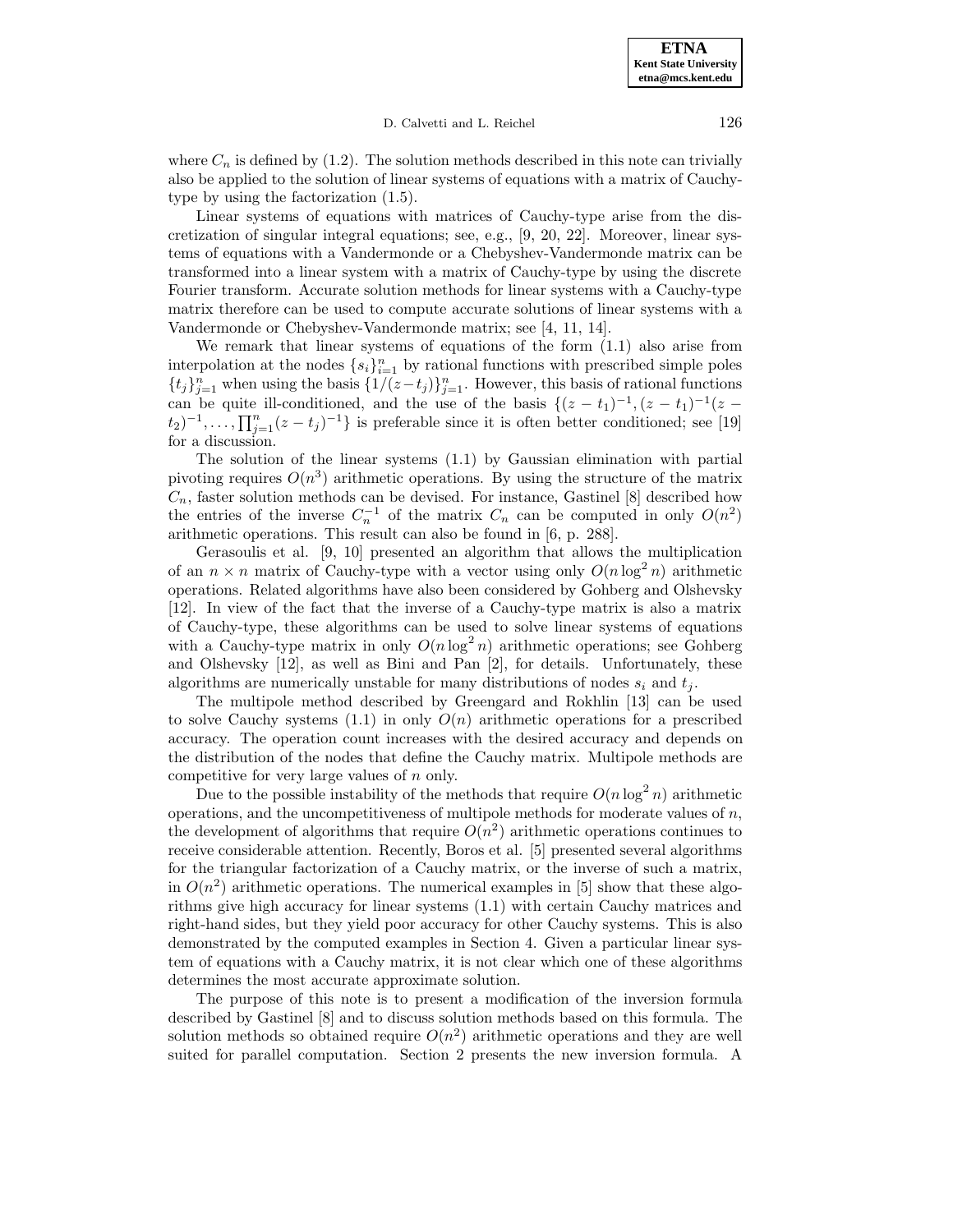### D. Calvetti and L. Reichel 127

round-off error analysis for this inversion formula is carried out in Section 3, and solution methods for Cauchy systems based on this inversion formula are discussed. These solution methods differ in whether iterative refinement is used. Computed examples are presented in Section 4, and concluding remarks can be found in Section 5.

**2. A new inversion formula.** Our solution method is based on the following inversion formula.

THEOREM 2.1. The solution  $\mathbf{x} = (x_1, x_2, \ldots, x_n)^T$  of the linear system (1.1) with right-hand side vector  $\mathbf{b} = (b_1, b_2, \ldots, b_n)^T$  and matrix elements (1.2) is given by

(2.1) 
$$
x_j = \frac{f(t_j)}{g'(t_j)} \left\{-\gamma + \sum_{i=1}^n \left(\frac{g(s_i)}{f'(s_i)} \cdot \frac{b_i - \gamma}{t_j - s_i}\right)\right\}, \qquad 1 \le j \le n,
$$

where  $\gamma \in \mathbb{C}$  is an arbitrary constant, and f and g are the polynomials

(2.2) 
$$
f(s) = \prod_{i=1}^{n} (s - s_i), \qquad g(t) = \prod_{j=1}^{n} (t - t_j).
$$

*Proof.* Let h be a polynomial of degree at most  $n-1$  and let  $\gamma \in \mathbb{C}$ . Introduce the partial fraction expansion

(2.3) 
$$
\frac{h(z) - \gamma f(z)}{g(z)} = -\gamma + \sum_{j=1}^{n} \frac{x_j}{z - t_j},
$$

$$
(2.4) \t\t\t x_j = \frac{h(t_j) - \gamma f(t_j)}{g'(t_j)},
$$

where g' denotes the derivative of g. In view of  $f(s_i) = 0$ , we obtain from (2.3) that

(2.5) 
$$
\frac{h(s_i)}{g(s_i)} = -\gamma + \sum_{j=1}^n \frac{x_j}{s_i - t_j}, \qquad 1 \le i \le n.
$$

The polynomial  $h$  is uniquely determined by the interpolation conditions

$$
(2.6) \t\t\t h(s_i) = g(s_i)(b_i - \gamma), \t 1 \le i \le n.
$$

Substitution of  $(2.6)$  into  $(2.5)$  shows that the vector  $\boldsymbol{x}$  with components given by  $(2.4)$  solves  $(1.1)$ . Express the polynomial h determined by  $(2.6)$  in Lagrange form

(2.7) 
$$
h(z) = \sum_{i=1}^{n} g(s_i)(b_i - \gamma)\ell_i(z), \qquad \ell_i(z) = \frac{f(z)}{f'(s_i)} \cdot \frac{1}{z - s_i},
$$

and substitute  $(2.7)$  into  $(2.4)$ . This establishes the theorem.  $\Box$ 

REMARK 2.1. Setting  $\gamma = 0$  in (2.1) shows that the elements of  $C_n^{-1} = [\tilde{c}_{ij}]_{i,j=1}^n$ are given by

(2.8) 
$$
\tilde{c}_{ij} = \frac{f(t_i)}{g'(t_i)} \cdot \frac{1}{t_i - s_j} \cdot \frac{g(s_j)}{f'(s_j)}.
$$

Formula (2.8) was shown by Gastinel [8] and demonstrates that the inverse matrix  $C_n^{-1}$  is of Cauchy-type. □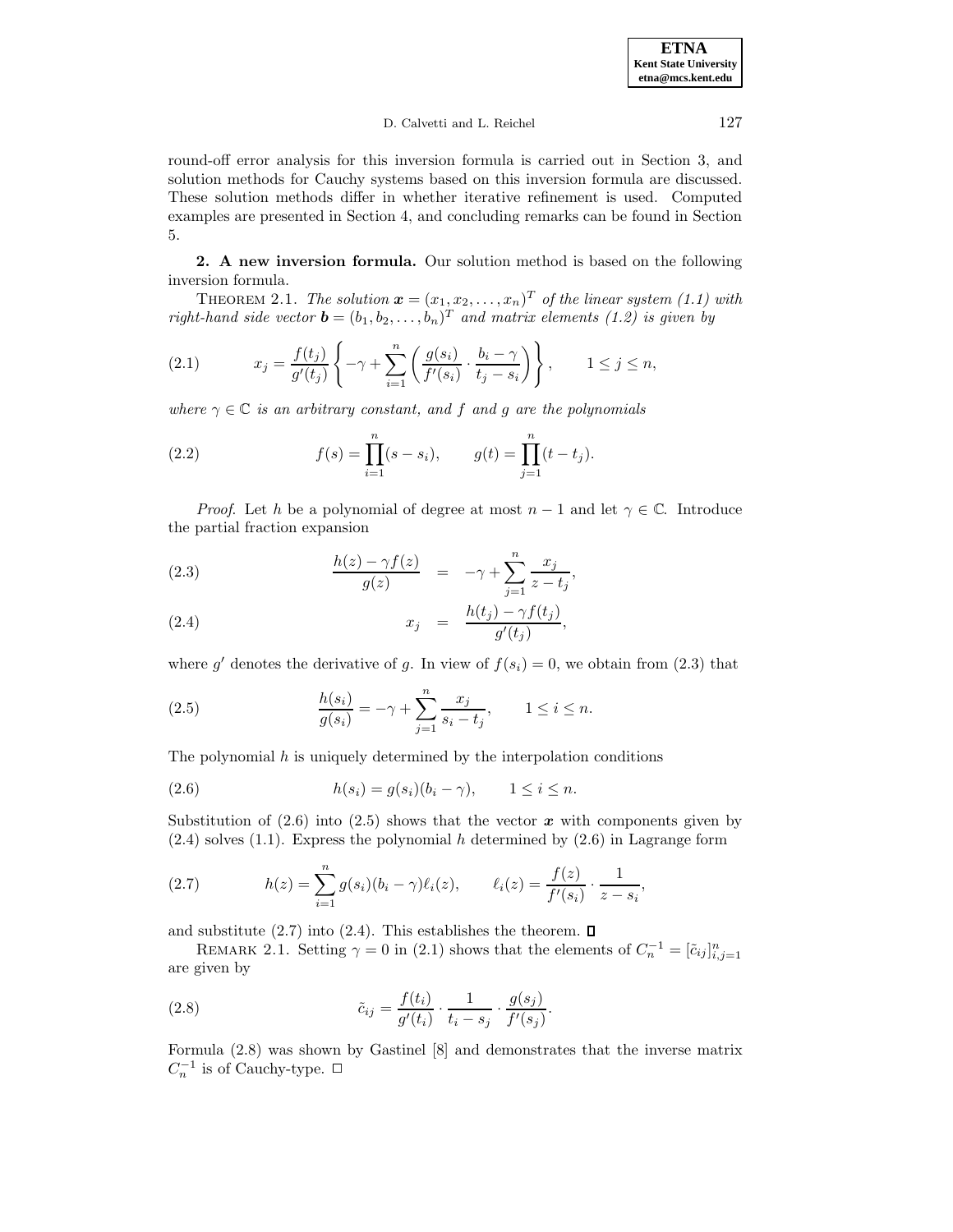#### D. Calvetti and L. Reichel 128

The parameter  $\gamma$  can be selected so that formula (2.1) yields a very accurate solution for certain right-hand side vectors *b*. Introduce the vector  $\mathbf{e} = (1, 1, \ldots, 1)^T$ .

EXAMPLE 2.1. Let  $\mathbf{b} = \alpha \mathbf{e}$  for some constant  $\alpha$ . Then letting  $\gamma = \alpha$  in (2.1) yields  $x_i = -\alpha f(t_i)/g'(t_i)$ ,  $1 \leq i \leq n$ . Thus, the solution is obtained by multiplying *b* by a diagonal matrix. By Lemma 3.1 below the quotients  $f(t_i)/g'(t_i)$ ,  $1 \leq i \leq n$ , can be evaluated with high relative accuracy, and therefore so can the entries of the computed solution.  $\Box$ 

Example 2.2. Assume that

$$
(2.9) \t t_n < t_{n-1} < \ldots < t_1 < s_1 < s_2 \ldots < s_n.
$$

Then it follows from (2.8) that

$$
sign(\tilde{c}_{ij}) = (-1)^{i+j}, \qquad 1 \le i, j \le n.
$$

In particular, the Hilbert matrix considered in Example 1.1 satisfies (2.9). Let the entries of the vector  $\mathbf{w} = (w_1, w_2, \dots, w_n)^T$  satisfy

$$
sign((-1)^k w_{2i-1}) \ge 0
$$
,  $sign((-1)^k w_{2i}) \le 0$ ,

for all i and some integer k. Then the matrix-vector product  $C_n^{-1}w$  can be evaluated with high relative accuracy, since no cancellation of significant digits occurs.

The inequalities (2.9) imply that all factors in the determinant formula (1.3) are positive, and it follows that  $C_n$  is totally positive; see, e.g., Minc [17] for properties of totally positive matrices.  $\Box$ 

EXAMPLE 2.3. Assume that the nodes satisfy  $(2.9)$ . Let  $\mathbf{b} = (2, 1, 2, 1, \dots)^T$ and assume that  $1 \leq \gamma \leq 2$ . Then the vector  $w = b - \gamma e$  satisfies the conditions of Example 2.2. The solution  $x$  computed by formula  $(2.1)$  is the sum of two vectors. By Lemma 3.1 below the quotients  $f(t_i)/g'(t_i)$  and the elements  $\tilde{c}_{ij}$  of  $C_n^{-1}$  can be evaluated with high relative accuracy. Therefore the vectors  $\bm{x}^{(1)} = -\gamma(f(t_1)/g'(t_1), f(t_2)/g'(t_2), \ldots, f(t_n)/g'(t_n))^T$  and  $\bm{x}^{(2)} = C_n^{-1}\bm{w}$ , whose sum yields the solution, can be evaluated with high relative accuracy. Moreover, if  $n$  is odd, then the corresponding components of the vectors  $x^{(1)}$  and  $x^{(2)}$  are of the same sign and their sum can be evaluated with high relative accuracy.  $\Box$ 

Example 2.3 suggests that the parameter  $\gamma$  in (2.1) be chosen so that the vector *b*−γ*e* contains entries of different sign. In the computed examples we therefore choose  $\gamma$  to be the median of the entries of **b**. This choice guarantees that the number of nonpositive and nonnegative entries of the vector  $\boldsymbol{b} - \gamma \boldsymbol{e}$  differ by at most one. We remark that another possibility is to let  $\gamma$  be the average of the entries of **b**. The latter choice of  $\gamma$  splits the vector *b* into the orthogonal vectors  $\gamma e$  and  $\boldsymbol{b} - \gamma e$ . We found that the former choice often gives slightly higher accuracy than the latter. The median is computed by first ordering the entries of *b* monotonically. This can be done in  $O(n \log n)$  time steps with one processor and in  $O(\log^2 n)$  time steps with n processors; see Batcher [1] for details on the latter. Here  $\lceil s \rceil$  denotes the smallest integer larger than or equal to  $s \in \mathbb{R}$ .

Given  $\gamma$ , the evaluation of all the components  $x_i$  of the solution using (2.1) can be carried out in  $O(n^2)$  arithmetic operations. The precise operation count depends on the representation used for the polynomial  $h$ . We choose to represent the polynomial h given by  $(2.7)$  in Lagrange form because this yields high accuracy. In order to avoid overflow and underflow during the computations, we evaluate the quotients  $f(t_i)/g'(t_i)$  by forming products of the quotients  $(t_i - s_j)/(t_i - t_j)$  for  $1 \leq j < i$  and  $i < j \leq n$ . The quotients  $g(s_j)/f'(s_j)$  are evaluated analogously. When n processors are available, these computations can be carried out in  $O(n)$  time steps.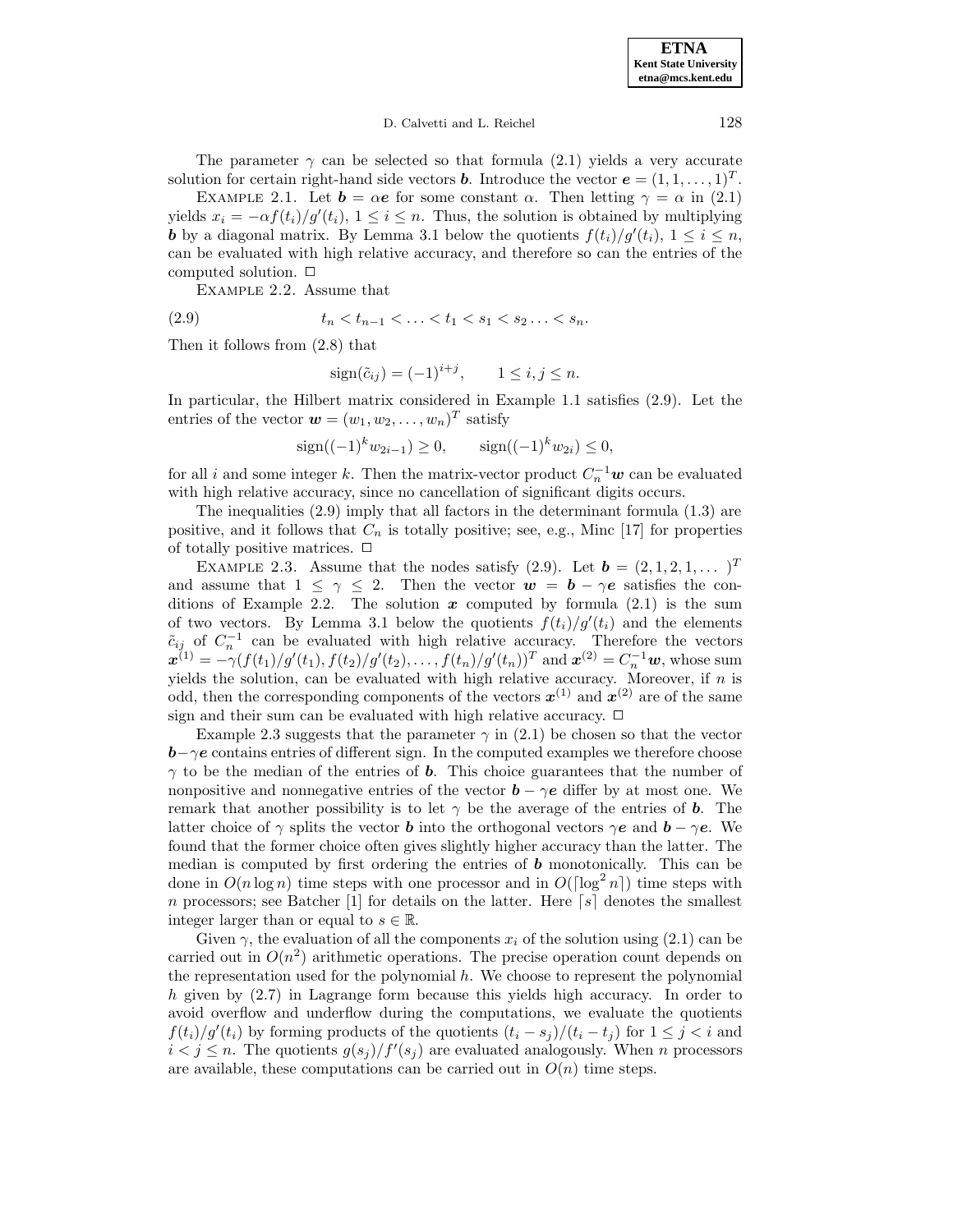#### D. Calvetti and L. Reichel 129

**3. Round-off error analysis.** The solution computed by formula (2.1) is contaminated by propagated round-off errors. This section discusses the effect of the round-off errors on the accuracy of the computed solution, and we consider the benefits of iterative improvement. All computations were carried out with single precision arithmetic except when explicitly stated otherwise, and we assume that the standard model for floating point operations holds, i.e.,

(3.1) 
$$
fl(a \circ b) = (a \circ b)(1 + \delta), \qquad |\delta| \le u, \qquad \circ \in \{+, -, *, /\},
$$

for all scalars a and b. Throughout this paper u denotes the unit round-off.

Pairwise summation, also known as Babuska summation, is used to evaluate the sums that occur in matrix-vector products and in the evaluation of  $x_i$  according to (2.1), except when explicitly stated otherwise in Example 4.4. Pairwise summation evaluates a sum  $\sum_{j=1}^{n} \alpha_j$  by first adding the pairs

$$
\hat{\alpha}_j = \alpha_{2j-1} + \alpha_{2j}, \qquad 1 \le j \le \lfloor n/2 \rfloor,
$$

where  $[s]$  denotes the largest integer smaller than or equal to  $s \in \mathbb{R}$ . When n is odd, we define  $\hat{\alpha}_{(n+1)/2} = \alpha_n$ . Pairwise summation is then repeated recursively starting with the  $\hat{\alpha}_j$ ,  $1 \leq j \leq \lfloor (n+1)/2 \rfloor$ . The sum is obtained in  $\lceil \log_2 n \rceil$  time steps. Pairwise and other summation methods have recently been discussed by Higham [15].

Let  $\boldsymbol{x} = (x_1, x_2, \ldots, x_n)^T$  denote the solution of (1.1), and let a numerical method produce an approximate solution  $\hat{x}$ . Introduce the associated residual vector  $\hat{r} =$ *b* −  $C_n\hat{x}$ . Let  $\|\cdot\|$  denote the maximum norm on  $\mathbb{C}^n$ , as well as the associated induced matrix norm on  $\mathbb{C}^{n \times n}$ . We define the condition number  $\kappa(C_n) = ||C_n|| ||C_n^{-1}||$ . Following Jankowski and Wozniakowski [16], we say that the numerical method is stable if

$$
(3.2) \t\t\t ||\hat{\mathbf{x}} - \mathbf{x}|| \leq u d_1(n) \kappa(C_n) ||\mathbf{x}||,
$$

where  $d_1(n)$  is a function of n only. In particular,  $d_1(n)$  is independent of  $C_n$  and **b**. The numerical method is said to be well behaved if

(3.3) 
$$
\|\hat{\bm{r}}\| \leq u d_2(n) \|C_n\| \|x\|,
$$

where  $d_2(n)$  is a function of n only. It is easy to see that a well-behaved method is stable, but the converse is in general not true.

LEMMA 3.1. Let  $\hat{\eta}_j$  denote the computed value of  $f(t_j)/g'(t_j)$ ,  $\hat{\xi}_i$  the computed value of  $g(s_i)/f'(s_i)$ , and  $\hat{\gamma}_{ij}$  the computed value of the entry  $\tilde{c}_{ij}$  of  $C_n^{-1}$ . Assume that  $4nu < 1$ . Then

$$
(3.4) \ \hat{\eta}_j = \frac{f(t_j)}{g'(t_j)} (1 + \theta_{4n-3}^{(j)} u), \quad \hat{\xi}_i = \frac{g(s_i)}{f'(s_i)} (1 + \hat{\theta}_{4n-3}^{(i)} u), \quad \hat{\gamma}_{ij} = \tilde{c}_{ij} (1 + \theta_{4n}^{(i,j)}),
$$

where  $|\theta_k^{(j)}|$ ,  $|\hat{\theta}_k^{(i)}|$  and  $|\theta_k^{(i,j)}|$  are bounded by  $ku/(1 - ku)$  for all i and j. *Proof.* Assume that  $|\epsilon_k| < u$  for  $1 \leq k \leq m$ , and that  $mu < 1$ . Then

(3.5) 
$$
\prod_{k=1}^{m} (1 + \epsilon_k) = 1 + \theta_m,
$$

where  $|\theta_m| \leq m u/(1 - mu)$ . The equalities (3.4) now follow from application of (3.1) and  $(3.5)$  to  $(2.2)$  and  $(2.8)$ .  $\Box$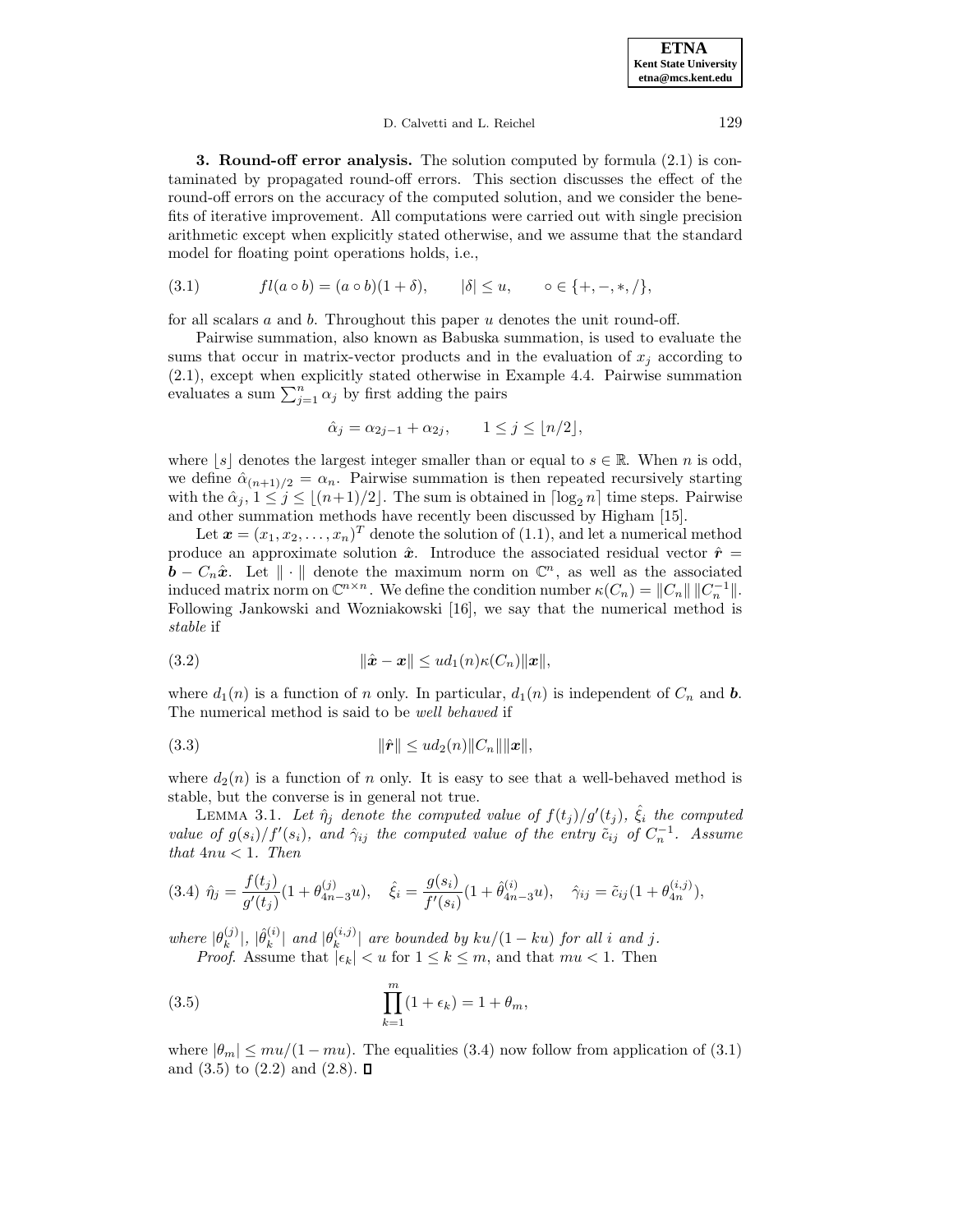| <b>ETNA</b>                  |
|------------------------------|
| <b>Kent State University</b> |
| etna@mcs.kent.edu            |

The lemma establishes that the quotients  $f(t_j)/g'(t_j)$  and  $g(s_i)/f'(s_i)$ , as well as the entries  $\tilde{c}_{ij}$ , can be evaluated with high relative accuracy. Therefore, we will henceforth assume that these quantities are evaluated exactly. The right-hand side vector *b* is also assumed to be exact. We will study the propagation of round-off errors when formula  $(2.1)$  is used for different right-hand side vectors **b** and different choices of the parameter  $\gamma$ . This sheds light on the numerical properties of formula (2.1) for general right-hand side vectors. We denote the computed approximate solution obtained from (2.1) by  $\hat{\boldsymbol{x}}^{(0)}$ , and define the associated error  $\hat{\boldsymbol{e}}^{(0)} = \hat{\boldsymbol{x}}^{(0)} - \boldsymbol{x}$  and residual error  $\mathbf{r}^{(0)} = \mathbf{b} - C_n \hat{\mathbf{x}}^{(0)}$ .

THEOREM 3.2. Let  $\mathbf{b} = \alpha \mathbf{e}$  and  $\gamma = \alpha$  in (2.1). Then the error  $\mathbf{e}^{(0)}$  in the approximate solution  $\hat{x}^{(0)}$  computed by (2.1) and the residual vector  $r^{(0)}$  satisfy

(3.6) 
$$
\|e^{(0)}\| \leq u\|x\|,
$$

(3.7) 
$$
\|r^{(0)}\| \leq u \|C_n\| \|x\|.
$$

Let instead  $\mathbf{b} = (b_1, b_2, \dots, b_n)^T$  be such that  $\sum_{j=1}^n \tilde{c}_{ij} b_j = \sum_{j=1}^n |\tilde{c}_{ij} b_j|$ , where  $\tilde{c}_{ij}$ are the elements of  $C_n^{-1}$  and let  $\gamma = 0$ . Then

(3.8) 
$$
\|e^{(0)}\| \leq u(1 + \lceil \log_2 n \rceil + O(u))\|x\|,
$$

(3.9)  $\|\mathbf{r}^{(0)}\| \leq u(1 + \lceil \log_2 n \rceil + O(u))\|C_n\| \|\mathbf{x}\|.$ 

Finally, let  $\mathbf{b} \in \mathbb{C}^n$  be a general vector, and let  $\gamma = 0$  in (2.1). Then

(3.10) 
$$
\|e^{(0)}\| \leq u(1 + \lceil \log_2 n \rceil + O(u))\kappa(C_n) \|x\|,
$$

 $\|\mathbf{r}^{(0)}\| \leq u(1 + \lceil \log_2 n \rceil + O(u))\kappa(C_n) \|\mathbf{b}\|.$ 

*Proof.* We first show (3.6). We have  $b_i = \alpha$ . Introduce  $\eta_j = f(t_j)/g'(t_j)$ . The components of the exact solution are given by  $x_i = -\alpha \eta_i$ , and the components of the computed solution are  $\hat{x}_i^{(0)} = -fl(\alpha \eta_i)$ . By (3.1), we have  $|\hat{x}_i^{(0)} - x_i|$  $|fl(\alpha\eta_i) - \alpha\eta_i| \leq u|\alpha\eta_i| = u|x_i|$ , and (3.6) follows.

We turn to the proof of (3.10). From  $\hat{x}_i^{(0)} = fl(\sum_{j=1}^nfl(\tilde{c}_{ij}b_j))$ , we obtain

$$
|\hat{x}_i^{(0)} - x_i| \le |fl(\sum_{j=1}^n fl(\tilde{c}_{ij}b_j)) - \sum_{j=1}^n fl(\tilde{c}_{ij}b_j)| + |\sum_{j=1}^n fl(\tilde{c}_{ij}b_j) - \sum_{j=1}^n \tilde{c}_{ij}b_j|.
$$

For pairwise summation we have the bound

$$
|fl(\sum_{j=1}^n fl(\tilde{c}_{ij}b_j)) - \sum_{j=1}^n fl(\tilde{c}_{ij}b_j)| \le (1+u)\delta_n \sum_{j=1}^n |\tilde{c}_{ij}b_j|,
$$

where

(3.12) 
$$
\delta_n = u \lceil \log_2 n \rceil / (1 - u \lceil \log_2 n \rceil);
$$

see [15]. We obtain

(3.13) 
$$
|\hat{x}_i^{(0)} - x_i| \le (u + (1+u)\delta_n) \sum_{j=1}^n |\tilde{c}_{ij}b_j|,
$$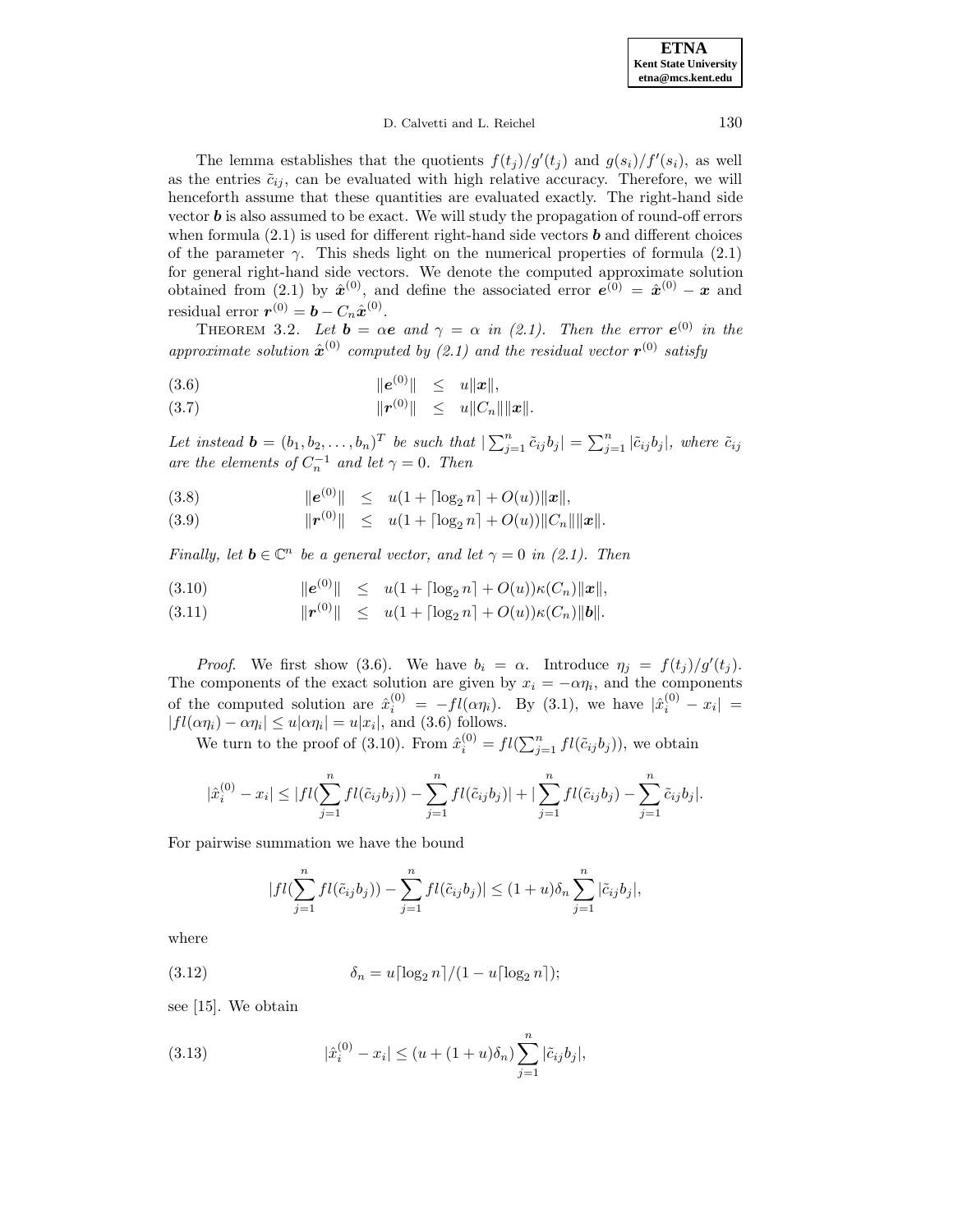D. Calvetti and L. Reichel 131

and, therefore,

(3.14) 
$$
\|e^{(0)}\| \leq u(1 + \lceil \log_2 n \rceil + O(u)) \|C_n^{-1}\| \|b\|.
$$

The inequality (3.10) now follows from  $||\boldsymbol{b}|| \leq ||C_n|| ||\boldsymbol{x}||$ .

Under the assumption that  $\sum_{j=1}^{n} |\ddot{c}_{ij} b_j| = |\sum_{j=1}^{n} \ddot{c}_{ij} b_j| = |x_i|$ , we obtain (3.8) from  $(3.13)$ . The inequalities  $(3.7)$ ,  $(3.9)$  and  $(3.11)$  now follow from  $(3.6)$ ,  $(3.8)$  and (3.14), respectively, and the fact that  $||\mathbf{r}^{(0)}|| \leq ||C_n|| \, ||\hat{\mathbf{x}}^{(0)} - \mathbf{x}||$ .  $\Box$ 

Theorem 3.2 shows that the computation of an approximate solution by (2.1) defines a stable method for any nonsingular Cauchy matrix and right-hand side vector. For certain right-hand side vectors and choices of  $\gamma$ , the error in the computed solution is independent of  $\kappa(C_n)$ , see (3.6) and (3.8). The bounds (3.7) and (3.9) show that the method in these cases is well behaved.

When formula (2.1) is combined with one step of iterative improvement and  $\kappa(C_n)$  is bounded appropriately, a well-behaved solution method is obtained. In order to make this statement more precise we introduce some notation. Let  $\hat{r}^{(0)}$  =  $(\hat{r}_1^{(0)}, \hat{r}_2^{(0)}, \ldots, \hat{r}_n^{(0)})^T$  be the *computed* residual vector associated with  $\hat{x}^{(0)}$ , i.e.,

(3.15) 
$$
\hat{r}_i^{(0)} = fl(b_i - fl(\sum_{j=1}^n fl(c_{ij}x_j^{(0)}))).
$$

Let  $\hat{\mathbf{y}}^{(1)}$  be the computed solution of  $C_n \mathbf{y} = \hat{\mathbf{r}}^{(0)}$  obtained by solution method (2.1), and let  $\hat{\mathbf{x}}^{(1)} = fl(\hat{\mathbf{x}}^{(0)} + \hat{\mathbf{y}}^{(1)})$ . Also define the (exact) residual vector  $\mathbf{r}^{(1)} = \mathbf{b} - \hat{\mathbf{y}}$  $C_n\hat{\boldsymbol{x}}^{(1)}$ , and for future reference the corresponding computed residual vector  $\hat{\boldsymbol{r}}^{(1)}$  =  $(\hat{r}_1^{(1)}, \hat{r}_2^{(1)}, \dots, \hat{r}_n^{(1)})^T$  with components

(3.16) 
$$
\hat{r}_i^{(1)} = fl(b_i - fl(\sum_{j=1}^n fl(c_{ij}x_j^{(1)}))).
$$

THEOREM 3.3. Assume that  $\kappa(C_n) \leq 1/u^{1/2}$ . Then the computation of  $\hat{\boldsymbol{x}}^{(1)}$  in the manner described defines a well-behaved solution method for  $(1.1)$ . Iterative improvement will in general not reduce the error in the computed approximate solution.

*Proof.* We have to show that the residual vector  $r^{(1)}$  satisfies an inequality of the form (3.3) with  $\hat{r}$  replaced by  $r^{(1)}$ . This follows by combining Theorem 3.2 with the analysis presented by Jankowski and Wozniakowski [16]. More precisely, Theorem 3.2 and its proof show that the constants  $q$ ,  $c_3$  and  $c_4$  introduced in [16] are given by

(3.17) 
$$
q = (\delta_n(1+u) + u)\kappa(C_n),
$$

$$
c_3 = 1, \quad c_4 = 1 + \lceil \log_2 n \rceil,
$$

where  $\delta_n$  is defined by (3.12). Following [16], we define the quantities

(3.18) 
$$
\sigma_1 = (1+q)(1+u)(c_3 + (1+c_3u)c_4u\kappa(C_n) + q + (2+q)u,
$$

$$
\sigma_2 = (1+q)(1+u)(1+c_3u)c_4\kappa(C_n) + 1.
$$

To continue the analysis, we require that  $\sigma_1 < 1$ . Jankowski and Wozniakowski show that after i steps of iterative improvement, the computed approximate solution  $\hat{x}^{(i)}$ satisfies

$$
\|\hat{\boldsymbol{x}}^{(i)} - \boldsymbol{x}\| \leq (\sigma_1^i q + (1 - \sigma_1)^{-1} \sigma_2 u) \|\boldsymbol{x}\|,
$$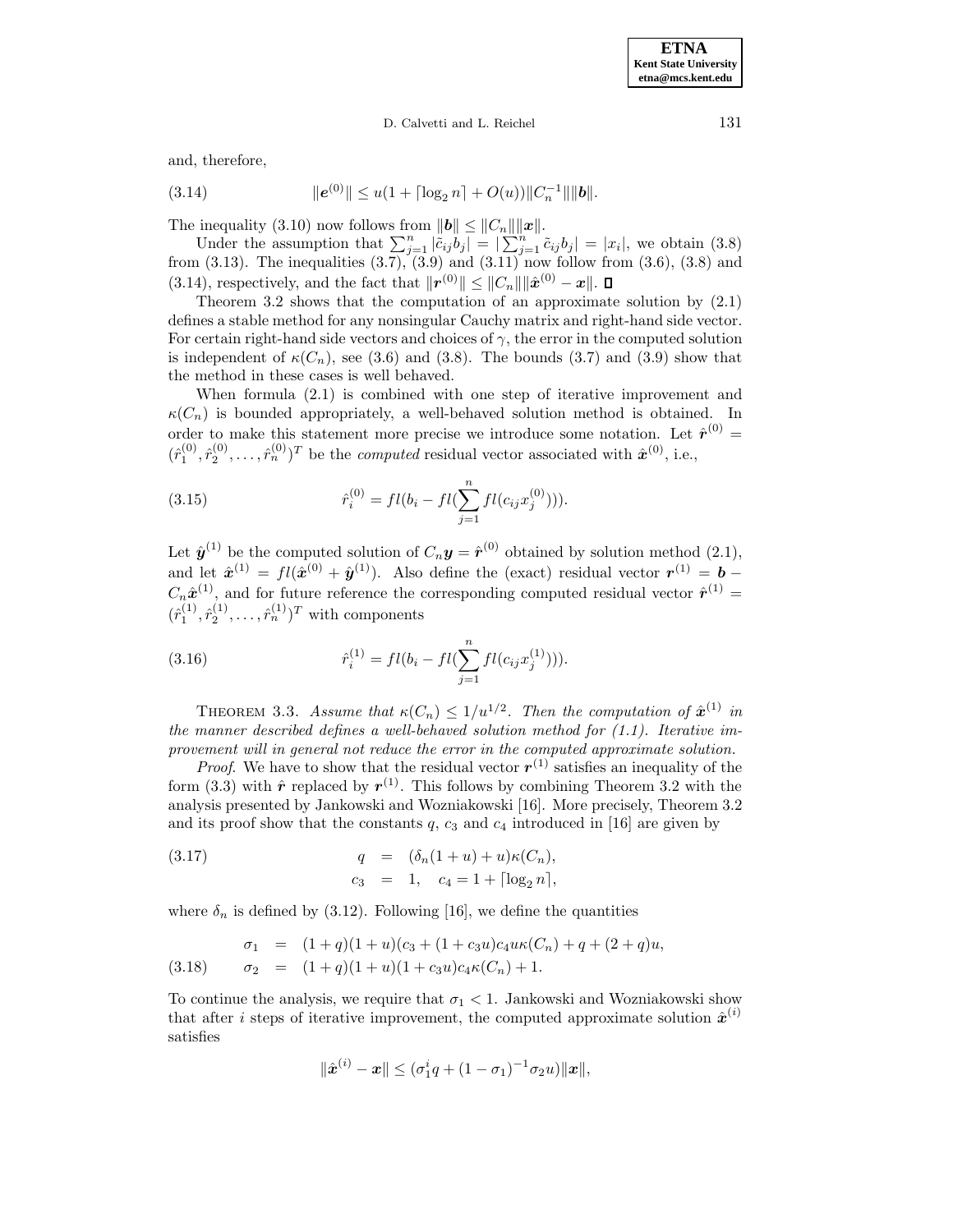#### D. Calvetti and L. Reichel 132

where  $x$  denotes the (exact) solution of  $(1.1)$ . Iterative improvement will not significantly reduce the error in the computed approximate solution if

(3.19) 
$$
q \le (1 - \sigma_1)^{-1} \sigma_2 u.
$$

We now show that this inequality holds. Ignoring  $O(u^2)$ -terms, we replace (3.17) by

(3.20) 
$$
q = u(1 + \lceil \log_2 n \rceil) \kappa(C_n) = u c_4 \kappa(C_n).
$$

From  $(3.18)$  and  $(3.20)$ , we obtain

$$
\sigma_2 u \ge (1+q)c_4 \kappa(C_n)u = (1+q)q,
$$

and (3.19) follows. The fact that the computation of  $\hat{x}^{(1)}$  defines a well-behaved method now is a consequence of Theorem 4.1 in [16]. Ignoring lower order terms, this theorem and the bounds of Theorem 3.2 show that (3.3) holds for  $d_2(n) = 6(1 +$  $\lceil \log_2 n \rceil)^2$  with  $\hat{\mathbf{r}}$  replaced by  $\mathbf{r}^{(1)}$ .  $\Box$ 

**4. Numerical examples.** All computations for Examples 4.1-4.3 below were carried out on a Sun 670 computer in single precision arithmetic, i.e., with  $u =$ 6 · 10−<sup>8</sup>, except for the evaluation of a highly accurate approximate solution *x* in quadruple precision arithmetic. The latter vector was computed by evaluating the entries of the matrix  $C_n^{-1}$  and the right-hand side vector *b* in quadruple precision arithmetic, forming the matrix-vector product in quadruple precision arithmetic and then rounding the resulting vector to single precision accuracy. We will assume that x is the exact solution of (1.1). For future reference, we note that  $1/u^{1/2} = 4.1 \cdot 10^3$ .

The purpose of this section is to compare the performance of a few numerical methods for the solution of (1.1). The vector  $\hat{\mathbf{x}}^{(0)}$  denotes an approximate solution computed without iterative improvement and we report the norm of the associated error vector  $\hat{\boldsymbol{e}}^{(0)} = fl(\hat{\boldsymbol{x}}^{(0)} - \boldsymbol{x})$ . Also, the norm of the computed residual vector  $\hat{\boldsymbol{r}}^{(0)}$  defined by (3.15) is displayed. One step of iterative improvement gives the approximate solution  $\hat{x}^{(1)}$  and we show the norm of the associated error vector  $\hat{e}^{(1)} = fl(\hat{x}^{(1)} - x)$ , as well as the norm of the residual vector  $\hat{r}^{(1)}$  defined by (3.16).

Results for methods based on formula (2.1) with  $\gamma$  chosen to be the median of the entries of the right-hand side vector of the linear system are reported in the tables in the columns labeled modgast. When  $\gamma = 0$  in (2.1), the inversion formula described by Gastinel [8] is obtained. Results for solution methods based on this inversion formula are reported in the columns labeled gastinel.

Examples 4.1-4.3 compare these two schemes with solution methods based on the algorithms cauchy1 and cauchy3 proposed by Boros et al. [5]. These algorithms compute LU-factorizations of  $C_n$  and  $C_n^{-1}$ , respectively, in  $O(n^2)$  arithmetic operations. The algorithm cauchy2, also presented in [5], is closely related to cauchy1 and we therefore do not include this algorithm in our comparison.

The linear systems (1.1) used in our numerical experiments are also solved by computing an LU-factorization of  $C_n$  by Gaussian elimination with partial pivoting or by computing the Choleski factorization of the matrix. The results are reported in columns labeled gepp and choleski. We used the LINPACK [7] subroutines SGEFA and SGESL for solution by LU-factorization with partial pivoting, and the LINPACK subroutines SPOFA and SPOSL for solution by Choleski factorization. Both LU and Choleski factorization of an  $n \times n$  matrix require  $O(n^3)$  arithmetic operations.

EXAMPLE 4.1. Let  $C_n$  be the Hilbert matrix of Example 1.1. This matrix is symmetric and totally positive; see Example 2.2. It is well known that the condition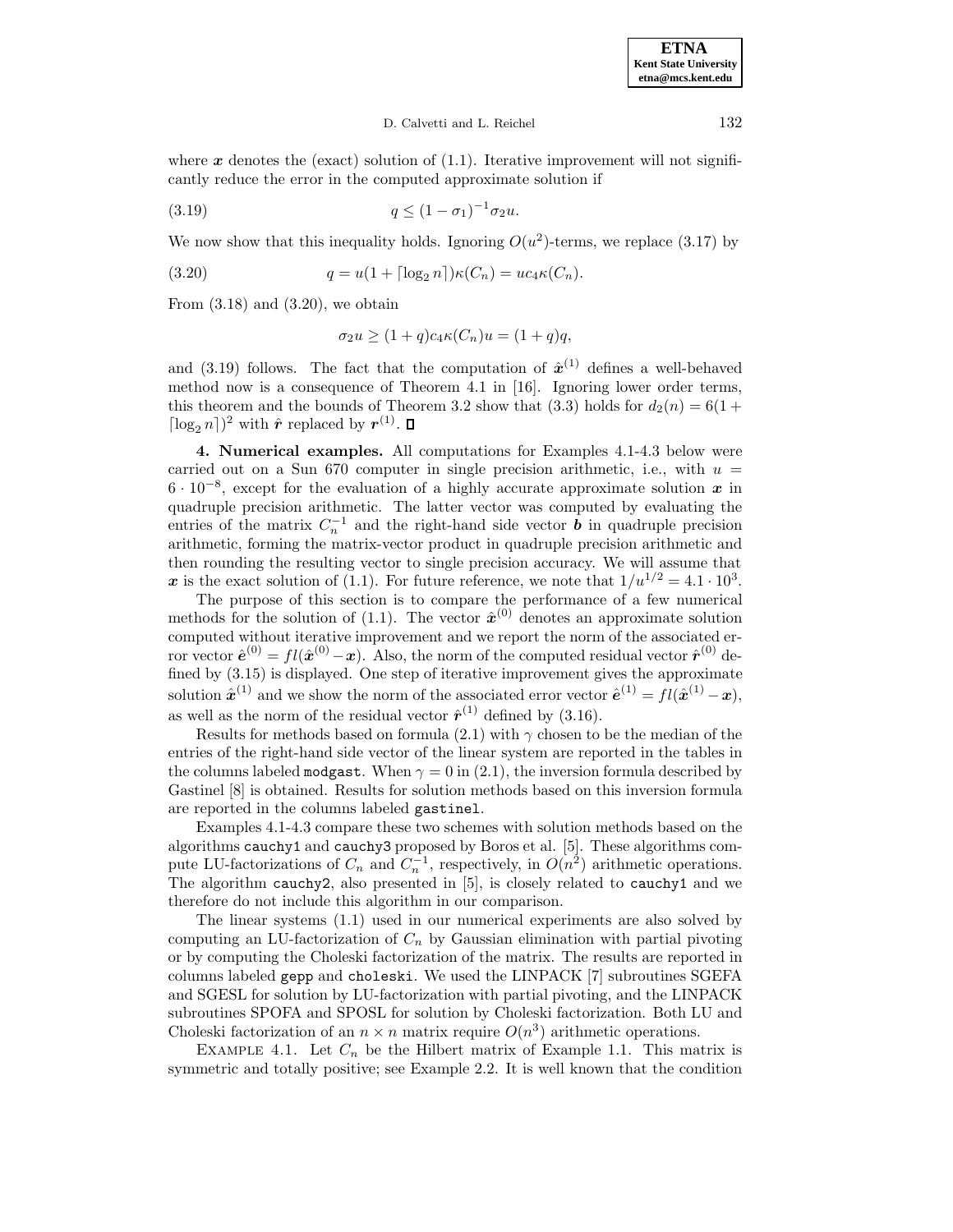#### D. Calvetti and L. Reichel 133

Table 4.1 Entries of right-hand vectors used in the numerical experiments

| type | description                                       |
|------|---------------------------------------------------|
|      |                                                   |
|      | $\frac{3}{2} - \frac{1}{2}(-1)^j$<br>$=$<br>$b_i$ |
|      | $b_j = \sqrt{2}(1 + 1/j^2)$                       |
|      |                                                   |
|      | $=1/$                                             |

TABLE  $4.2$ Condition numbers of Hilbert matrices

| $\boldsymbol{n}$ | $\kappa(C_n)$       |
|------------------|---------------------|
|                  | $7.5 \cdot 10^{2}$  |
| 6                | $2.9 \cdot 10^7$    |
|                  | $1.1 \cdot 10^{12}$ |

number  $\kappa(C_n)$  grows rapidly with n; see, e.g., [21, 23]. This is illustrated by Table 2. However, the backward error for solution methods based on LU or Choleski factorization of  $C_n$  can be bounded independently of  $\kappa(C_n)$ ; see de Boor and Pincus [3]. In order not to destroy the total positivity of  $C_n$ , the algorithms cauchy1 and cauchy3 are implemented without partial pivoting.

The Tables 3-5 compare the accuracy achieved with the different solution methods for a few values of n and several right-hand side vectors defined by Table 1. Theorem 3.2 shows that the accuracy achieved with the modgast method without iterative improvement is not proportional to the condition number of  $C_n$ , and Tables 3 and 4 are in agreement with this result. Table 5 shows the performance of the method for a right-hand side vector such that the error bound for the computed solution is proportional to the condition number. Only for  $n = 3$  does  $\kappa(C_n)$  satisfy the condition of Theorem 3.3. The tables show that generally iterative improvement reduces the residual error, but not the error in the computed solution. In Tables 3-5 the solution method modgast without iterative improvement produces the most, or close to the most, accurate approximate solutions. The subroutine SPOFA for Choleski factorization exited with an error flag for the Hilbert matrix of order 9 used for Table 3.  $\Box$ 

Boros et al. [5] propose a partial pivoting method for Cauchy matrices based on suitably ordering the nodes  $s_i$  before applying a solution method that factors the Cauchy matrix or its inverse. In Examples 4.2-4.3 we use this pivoting method before applying the algorithms cauchy1 and cauchy3. The entries of the right-hand side vector are reordered accordingly. The determination of a suitable ordering of  $n$  nodes  $s_i$  requires  $O(n^2)$  arithmetic operations.

EXAMPLE 4.2. Let  $C_n$  be the Toeplitz matrix of Example 1.2 with  $a = 1$  and  $b = 1/2$ . It is known that  $\kappa(C_n)$  grows slowly with n, see, e.g., [22]. For instance,  $\kappa(C_{20})=2.1 \cdot 10^1$  and  $\kappa(C_{60})=4.7 \cdot 10^1$ . Table 6 compares the accuracy achieved when solving a few linear systems of equations. The matrices are very well-conditioned and all solution methods perform well except cauchy3, which yields large errors for  $n = 60. \ \Box$ 

EXAMPLE 4.3. Let  $C_n$  be the Cauchy matrix defined by  $s_i = i^{1/2}$  and  $t_j = 1/2+j$ . Table 7 shows the accuracy achieved for two different right-hand side vectors and  $n = 6$ . The matrix  $C_6$  is quite ill-conditioned; we have  $\kappa(C_6)=1.5 \cdot 10^6$ . The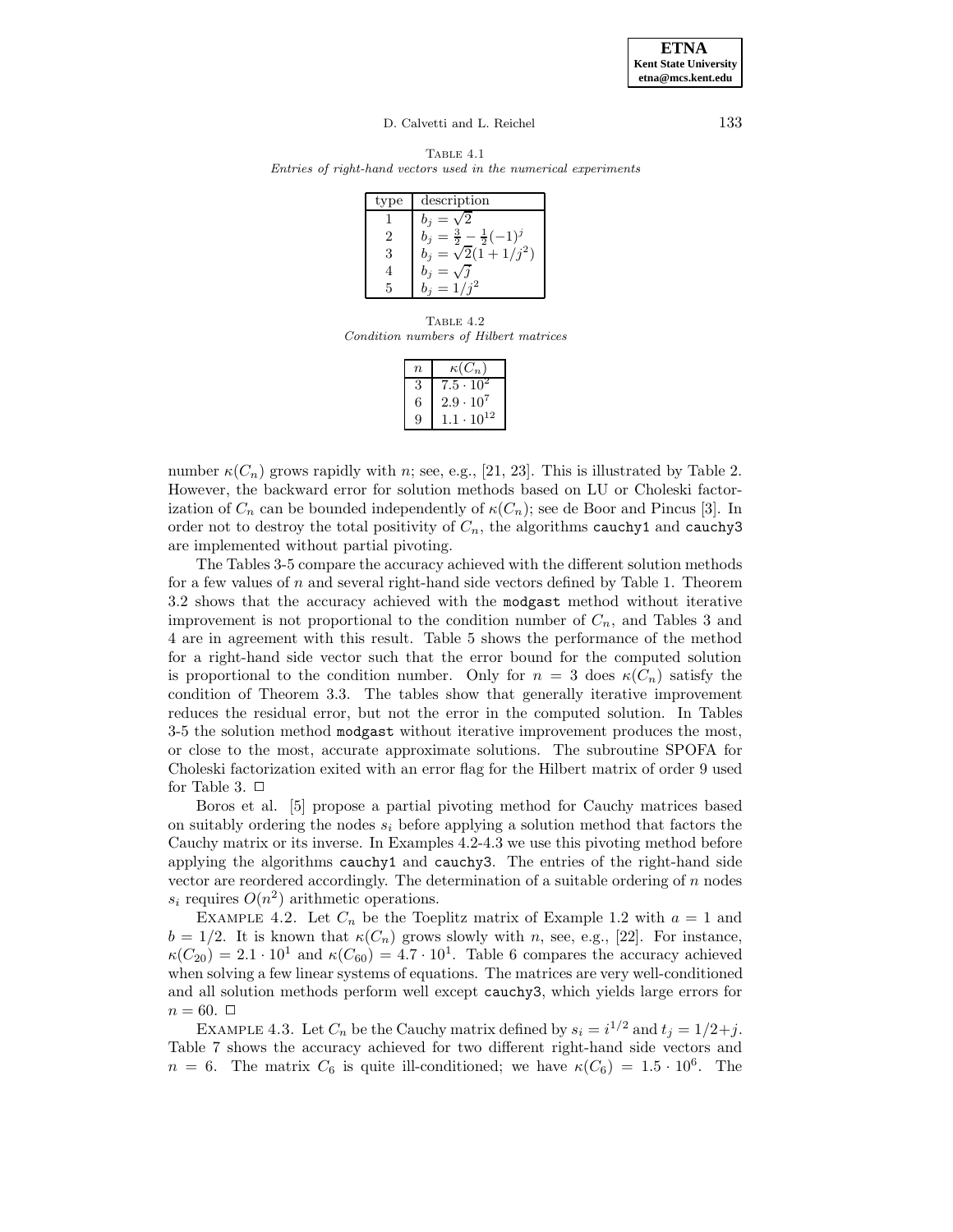TABLE  $4.3$ Hilbert matrix:  $s_i = -1 + i$ ,  $t_j = -j$ ; right-hand side of type 1

| $\,n$ | $\ x\ $            | error                                       | modgast             | gastinel                       | cauchy1             | cauchy3             | choleski            |
|-------|--------------------|---------------------------------------------|---------------------|--------------------------------|---------------------|---------------------|---------------------|
| 3     | $4.2 \cdot 10^{1}$ | $\overline{\ \hat{\boldsymbol{e}}^{(0)}\ }$ | $\Omega$            | $7.6 \cdot 10^{-6}$            | $7.6 \cdot 10^{-6}$ | $7.6 \cdot 10^{-6}$ | $9.2 \cdot 10^{-5}$ |
|       |                    | $\ \hat{\bm{e}}^{(1)}\ $                    | $2.8 \cdot 10^{-4}$ | $8.0 \cdot 10^{-5}$            | $3.8 \cdot 10^{-5}$ | $6.5 \cdot 10^{-5}$ | $9.2 \cdot 10^{-5}$ |
|       |                    | $\ \hat{\bm{r}}^{(0)}\ $                    | $1.1 \cdot 10^{-6}$ | $8.2 \cdot 10^{-6}$            | $9.5 \cdot 10^{-7}$ | $1.9 \cdot 10^{-6}$ | $\Omega$            |
|       |                    | $\ \hat{\bm{r}}^{(1)}\ $                    | $6.0 \cdot 10^{-7}$ | $6.0 \cdot 10^{-7}$            | $\left($            | $\Omega$            | $\Omega$            |
| 6     | $8.9 \cdot 10^{3}$ | $\ \hat{\bm{e}}^{(0)}\ $                    | $9.8 \cdot 10^{-4}$ | $5.9 \cdot \overline{10^{-1}}$ | $2.2 \cdot 10^{-1}$ | $5.1 \cdot 10^{-2}$ | $6.7 \cdot 10^{2}$  |
|       |                    | $\ \hat{\bm{e}}^{\hspace{0.02cm}(1)}\ $     | $6.6 \cdot 10^{-1}$ | $3.6\cdot10^{2}$               | $3.8 \cdot 10^{2}$  | $4.5 \cdot 10^{2}$  | $1.0 \cdot 10^{2}$  |
|       |                    | $\ \hat{\bm{r}}^{(0)}\ $                    | $3.2 \cdot 10^{-5}$ | $7.0 \cdot 10^{-3}$            | $1.2 \cdot 10^{-4}$ | $1.5 \cdot 10^{-4}$ | $1.2 \cdot 10^{-4}$ |
|       |                    | $\ \hat{\bm{r}}^{(1)}\ $                    | $9.3 \cdot 10^{-5}$ | $1.5 \cdot 10^{-4}$            | $6.1 \cdot 10^{-5}$ | $1.2 \cdot 10^{-4}$ | $1.2 \cdot 10^{-4}$ |
| 9     | $1.8 \cdot 10^{6}$ | $\ \hat{\bm{e}}^{(0)}\ $                    | $9.5 \cdot 10^{-7}$ | $1.5 \cdot 10^{4}$             | $5.3 \cdot 10^{3}$  | $5.5 \cdot 10^{3}$  |                     |
|       |                    | $\ \hat{\bm{e}}^{(1)}\ $                    | $4.7 \cdot 10^8$    | $1.2 \cdot 10^{9}$             | $8.6\cdot10^8$      | $3.8 \cdot 10^8$    |                     |
|       |                    | $\ \hat{\bm{r}}^{(0)}\ $                    | $1.9 \cdot 10^{-2}$ | $2.2 \cdot 10^{2}$             | $1.8 \cdot 10^{-2}$ | $3.3 \cdot 10^{-2}$ |                     |
|       |                    | $\ \hat{\bm{r}}^{(1)}\ $                    | $8.1\cdot10^{0}$    | $7.1 \cdot 10^{4}$             | $9.0 \cdot 10^{0}$  | $5.5 \cdot 10^{0}$  |                     |

TABLE  $4.4$ Hilbert matrix:  $s_i = -1 + i$ ,  $t_j = -j$ ; right-hand side of type 2

| $\boldsymbol{n}$ | $\ x\ $            | error                    | modgast             | gastinel            | cauchy1             | cauchy3             | choleski            |
|------------------|--------------------|--------------------------|---------------------|---------------------|---------------------|---------------------|---------------------|
| 3                | $2.4 \cdot 10^{2}$ | $\ \hat{\bm{e}}^{(0)}\ $ | $\theta$            | $\theta$            | $1.5 \cdot 10^{-5}$ | $3.1 \cdot 10^{-5}$ | $7.0 \cdot 10^{-4}$ |
|                  |                    | $\ \hat{\bm{e}}^{(1)}\ $ | $\Omega$            | $\overline{0}$      | $1.5 \cdot 10^{-5}$ | $8.5 \cdot 10^{-4}$ | $1.4 \cdot 10^{-3}$ |
|                  |                    | $\ \hat{\bm{r}}^{(0)}\ $ | $\Omega$            | $\Omega$            | $\theta$            | $3.8 \cdot 10^{-6}$ | $3.8 \cdot 10^{-6}$ |
|                  |                    | $\ \hat{\bm{r}}^{(1)}\ $ | $\Omega$            |                     | $\overline{0}$      | $3.8 \cdot 10^{-6}$ | $\Omega$            |
| 6                | $5.9 \cdot 10^{6}$ | $\ \hat{\bm{e}}^{(0)}\ $ | $\Omega$            | $5.0 \cdot 10^{-1}$ | $5.0 \cdot 10^{0}$  | $2.5 \cdot 10^{-1}$ | $5.0 \cdot 10^5$    |
|                  |                    | $\ \hat{\bm{e}}^{(1)}\ $ | $3.4\cdot10^5$      | $3.3\cdot10^5$      | $2.0\cdot10^4$      | $7.3\cdot10^4$      | $3.1 \cdot 10^{5}$  |
|                  |                    | $\ \hat{\bm{r}}^{(0)}\ $ | $6.3 \cdot 10^{-2}$ | $1.3 \cdot 10^{-1}$ | $3.1 \cdot 10^{-2}$ | $3.1 \cdot 10^{-2}$ | $6.3 \cdot 10^{-2}$ |
|                  |                    | $\ \hat{\bm{r}}^{(1)}\ $ | $\Omega$            | $\overline{0}$      | $3.1 \cdot 10^{-2}$ | $1.6 \cdot 10^{-2}$ | $6.3 \cdot 10^{-2}$ |

methods modgast, gastinel and cauchy1 without iterative improvement give the highest accuracy in the computed approximate solution.  $\Box$ 

Pairwise summation is optimal in a certain sense, see Vitenko [24], and is well suited for parallel computation. However, there are other summation methods, such as compensated summation due to Kahan, see [15], and doubly compensated summation presented by Priest [18], that can give higher accuracy. In view of that the accuracy achieved when computing the sums (2.1) is important for the performance of the algorithm modgast, we will compare several summation methods in the following example.

Example 4.4. In this example we replace the pairwise summation of the sums (2.1) used in the method modgast in the Examples 4.1 -4.3 by other summation methods. Tables 8 and 9 display the error  $\|\hat{\boldsymbol{e}}^{(0)}\|$  in the computed solution obtained by modgast when different schemes are used to evaluate the sums in (2.1). Straightforward summation in the order implied by the sums (2.1) is referred to as ss, and pairwise summation as ps. Kahan's compensated summation (cs) seeks to capture the round-off errors in straightforward summation by using auxiliary variables. A detailed description can be found in [15]. Here we only note that the evaluation of a sum with *n* terms by cs requires  $4(n-1)$  arithmetic operations. A small forward error in the computed sum can be achieved by using doubly compensated summation (dcs) described by Priest [18] if the terms are ordered in decreasing magnitude prior to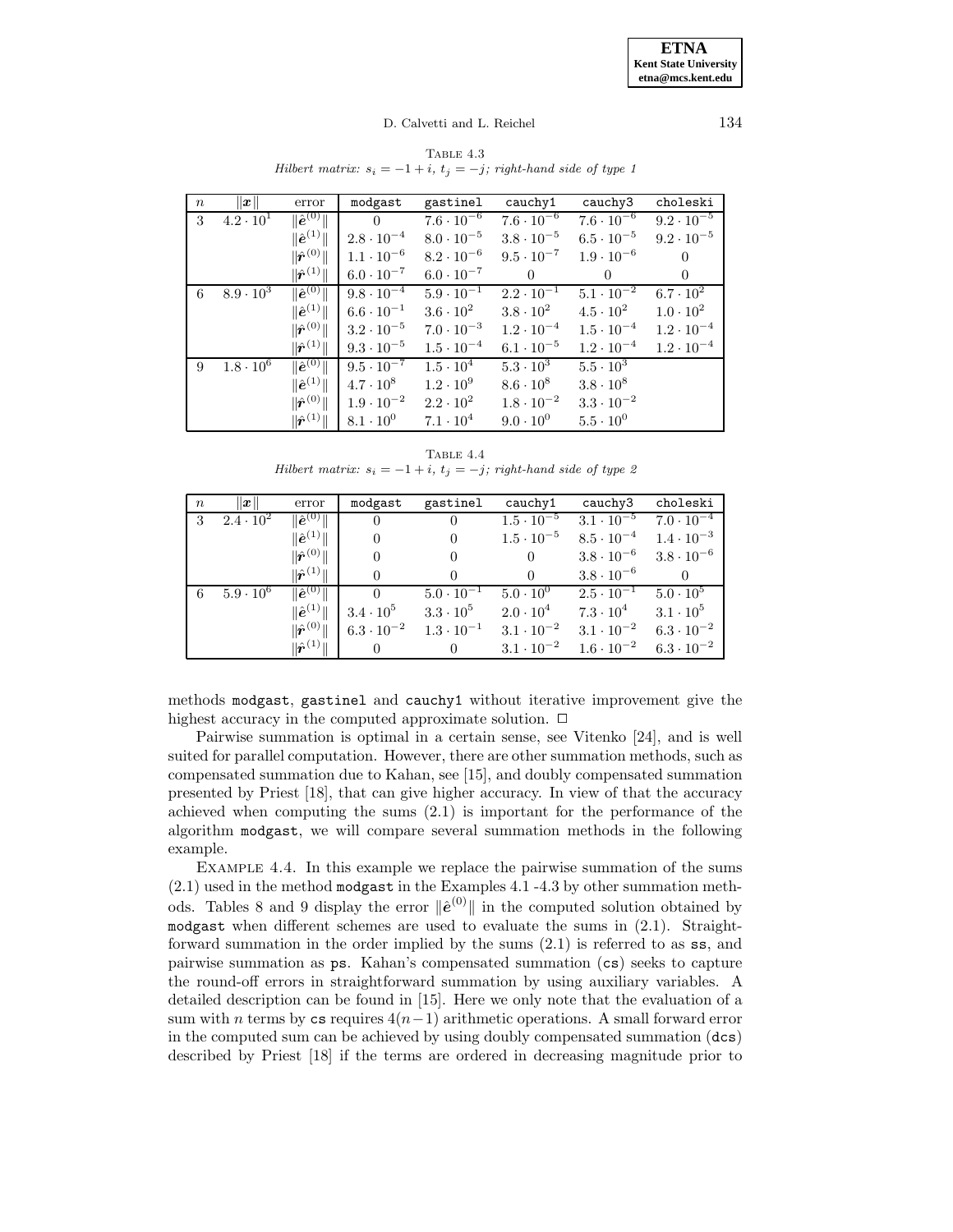TABLE  $4.5$ Hilbert matrix:  $s_i = -1 + i$ ,  $t_j = -j$ ; right-hand side of type 3

| $\boldsymbol{n}$ | $\ x\ $            | error                    | modgast                                                 | gastinel                                                                                                                                           | cauchy1                                 | cauchy3             | choleski            |
|------------------|--------------------|--------------------------|---------------------------------------------------------|----------------------------------------------------------------------------------------------------------------------------------------------------|-----------------------------------------|---------------------|---------------------|
| 3                | $4.9 \cdot 10^{1}$ | $\ \hat{\bm{e}}^{(0)}\ $ |                                                         | $3.8 \cdot 10^{-6}$ $2.3 \cdot 10^{-5}$ $1.1 \cdot 10^{-5}$ $7.6 \cdot 10^{-6}$                                                                    |                                         |                     | $1.3\cdot10^{-4}$   |
|                  |                    | $\ \hat{\bm{e}}^{(1)}\ $ | $1.7 \cdot 10^{-4}$                                     | $3.8 \cdot 10^{-6}$ $1.1 \cdot 10^{-4}$                                                                                                            |                                         | $1.6 \cdot 10^{-4}$ | $5.0 \cdot 10^{-5}$ |
|                  |                    |                          |                                                         | $\ \hat{\mathbf{r}}^{(0)}\ $   1.2 $\cdot$ 10 <sup>-6</sup> 7.9 $\cdot$ 10 <sup>-6</sup> 1.9 $\cdot$ 10 <sup>-6</sup> 9.5 $\cdot$ 10 <sup>-7</sup> |                                         |                     | $9.5 \cdot 10^{-7}$ |
|                  |                    |                          | $\ \hat{\bm{r}}^{(1)}\ $   1.2 $\cdot$ 10 <sup>-6</sup> | $9.5 \cdot 10^{-7}$ $1.9 \cdot 10^{-6}$ $9.5 \cdot 10^{-7}$                                                                                        |                                         |                     | $9.5 \cdot 10^{-7}$ |
| 6                | $8.5 \cdot 10^3$   |                          |                                                         | $\ \hat{e}^{(0)}\ $   4.4 · $10^{-1}$ 9.9 · $10^{-1}$ 4.2 · $10^{-1}$ 7.7 · $10^{-1}$                                                              |                                         |                     | $6.3 \cdot 10^{2}$  |
|                  |                    | $\ \hat{\bm{e}}^{(1)}\ $ | $2.6 \cdot 10^2$                                        | $2.6 \cdot 10^2$ $1.4 \cdot 10^2$                                                                                                                  |                                         | $4.4 \cdot 10^{2}$  | $3.1 \cdot 10^{2}$  |
|                  |                    | $\ \hat{\bm{r}}^{(0)}\ $ | $3.0 \cdot 10^{-3}$                                     | $1.1 \cdot 10^{-1}$                                                                                                                                | $6.1 \cdot 10^{-5}$ $1.2 \cdot 10^{-4}$ |                     | $1.2 \cdot 10^{-4}$ |
|                  |                    | $\ \hat{\bm{r}}^{(1)}\ $ |                                                         | $1.3 \cdot 10^{-4}$ $7.5 \cdot 10^{-3}$ $1.2 \cdot 10^{-4}$ $1.5 \cdot 10^{-4}$                                                                    |                                         |                     | $9.2 \cdot 10^{-5}$ |

TABLE  $4.6$ Toeplitz matrix:  $s_i = 1/2 + i$ ,  $t_j = j$ ; right-hand side of type 3

| $\boldsymbol{n}$ | $\left\vert x\right\vert$ | error                            | modgast             | gastinel                                | cauchy1                                 | cauchy3             | gepp                |
|------------------|---------------------------|----------------------------------|---------------------|-----------------------------------------|-----------------------------------------|---------------------|---------------------|
| 20               | 4.1                       | $\ \hat{\bm{e}}^{(0)}\ $         | $4.8 \cdot 10^{-7}$ | $4.8 \cdot 10^{-7}$                     | $4.8 \cdot 10^{-7}$                     | $2.5 \cdot 10^{-6}$ | $4.8 \cdot 10^{-7}$ |
|                  |                           | $\ \hat{\bm{e}}^{(1)}\ $         | $4.8 \cdot 10^{-7}$ | $4.8 \cdot 10^{-7}$                     | $1.2 \cdot 10^{-7}$                     | $1.2 \cdot 10^{-7}$ | $6.0 \cdot 10^{-8}$ |
|                  |                           | $\ \hat{\bm{r}}^{(0)}\ $         |                     | $4.8 \cdot 10^{-7}$ $6.0 \cdot 10^{-7}$ | $1.6 \cdot 10^{-6}$                     | $9.7 \cdot 10^{-6}$ | $9.2 \cdot 10^{-7}$ |
|                  |                           | $\ \hat{\boldsymbol{r}}^{(1)}\ $ | $7.2 \cdot 10^{-7}$ | $1.2 \cdot 10^{-6}$                     | $3.0 \cdot 10^{-7}$ $2.7 \cdot 10^{-7}$ |                     | $2.4 \cdot 10^{-7}$ |
| 60               | 6.7                       | $\ \hat{\boldsymbol{e}}^{(0)}\ $ | $9.5 \cdot 10^{-7}$ | $9.5 \cdot 10^{-7}$                     | $4.8 \cdot 10^{-7}$                     | $5.0 \cdot 10^{1}$  | $4.8 \cdot 10^{-7}$ |
|                  |                           | $\ \hat{\bm{e}}^{(1)}\ $         | $4.8 \cdot 10^{-7}$ | $2.4 \cdot 10^{-7}$                     | $2.4 \cdot 10^{-7}$                     | $6.4 \cdot 10^{6}$  | $2.4 \cdot 10^{-7}$ |
|                  |                           | $\ \hat{\bm{r}}^{(0)}\ $         | $1.9 \cdot 10^{-6}$ | $1.9 \cdot 10^{-6}$                     | $1.5 \cdot 10^{-6}$                     | $1.5 \cdot 10^{2}$  | $1.2 \cdot 10^{-6}$ |
|                  |                           | $\ \hat{\bm{r}}^{(1)}\ $         | $3.6 \cdot 10^{-7}$ | $1.2 \cdot 10^{-6}$                     | $8.8 \cdot 10^{-7}$                     | $2.0 \cdot 10^{7}$  | $1.1 \cdot 10^{-6}$ |

summation. The evaluation of a sum of n terms by dcs requires  $10(n-1)$  arithmetic operations in addition to the  $O(n \log n)$  comparisons for the sorting. dcs simulates double precision arithmetic. We also implemented straightforward summation in double precision arithmetic. Error bounds for the latter summation method can be found in [18]. The terms in all sums were computed in single precision arithmetic.

Tables 8 and 9 show that the accuracy achieved by the different summation methods depends both on the matrix and the right-hand side of the linear system. The tables illustrate that straightforward summation in single precision arithmetic can give a significantly larger error than the other summation methods. Pairwise summation is seen to yield high accuracy, as does Kahan's compensated summation. Except for straightforward summation in single precision arithmetic, all summation methods gave roughly the same error. We remark that the accuracy of the approximate solutions computed by modgast was nearly the same for all summation methods when applied to the linear systems of Examples 4.1-4.3. The computed examples suggest that the use of double precision arithmetic in the summation or the application of the dcs with sorting is, in general, not worthwhile for the present application.  $\Box$ 

**5. Conclusion.** A modification of the inversion formula proposed by Gastinel yields a fast and accurate solution method for linear systems of equations with an  $n \times n$ Cauchy matrix. The method makes it possible to determine the condition number in  $O(n^2)$  arithmetic operations. The theory indicates, and the computed examples confirm, that iterative improvement should be used only when the condition number is not too large and a small residual error is more important than a small error in the approximate solution. Pairwise summation and compensated summation are good choices of summation methods for the evaluation of the sums in the right-hand side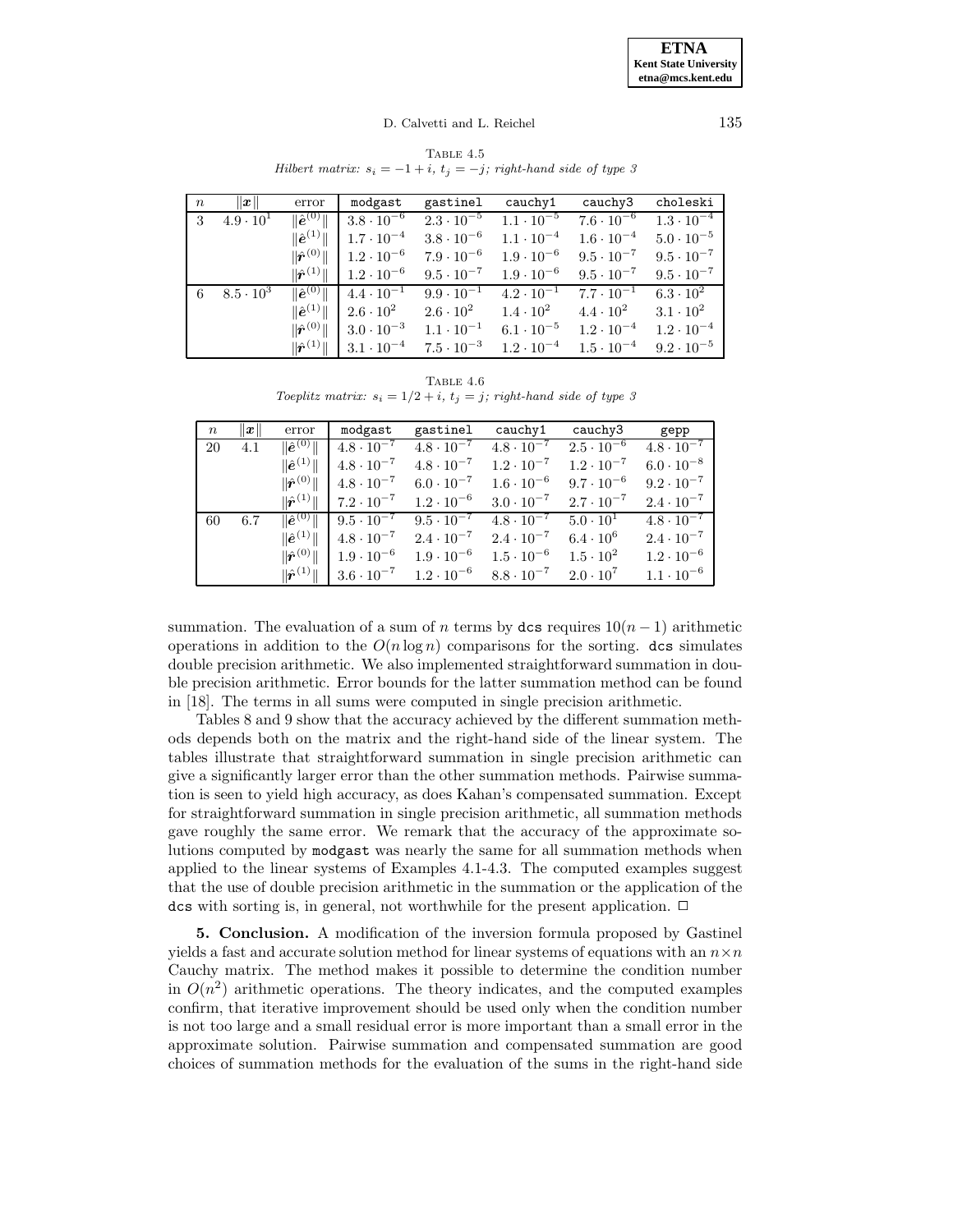#### D. Calvetti and L. Reichel 136

TABLE  $4.7$ Cauchy matrix:  $s_i = i^{1/2}, t_j = 1/2 + j, n = 6$ 

| rhs-type | $\ x\ $            | error                    | modgast | gastinel cauchy1                                                                                                                                                                    | cauchy3 | gepp |
|----------|--------------------|--------------------------|---------|-------------------------------------------------------------------------------------------------------------------------------------------------------------------------------------|---------|------|
| 1        | $1.4 \cdot 10^{2}$ | $\ \hat{\bm{e}}^{(0)}\ $ |         | $2.3 \cdot 10^{-5}$ $9.2 \cdot 10^{-4}$ $9.6 \cdot 10^{-4}$ $1.3 \cdot 10^{-2}$ $8.3 \cdot 10^{-2}$                                                                                 |         |      |
|          |                    |                          |         | $\ \hat{\bm{e}}^{(1)}\ $   $2.1\cdot10^{-2}$ $1.2\cdot10^{-1}$ $1.3\cdot10^{-2}$ $1.1\cdot10^{-1}$ $3.1\cdot10^{-3}$                                                                |         |      |
|          |                    |                          |         | $\ \hat{\bm{r}}^{(0)}\ $   1.1 $\cdot$ 10 <sup>-5</sup> 1.0 $\cdot$ 10 <sup>-4</sup> 9.5 $\cdot$ 10 <sup>-6</sup> 5.7 $\cdot$ 10 <sup>-6</sup> 1.9 $\cdot$ 10 <sup>-6</sup>         |         |      |
|          |                    |                          |         | $\ \hat{\bm{r}}^{(1)}\ $   7.3 $\cdot$ 10 $^{-6}$ = 3.5 $\cdot$ 10 $^{-6}$ = 3.8 $\cdot$ 10 $^{-6}$ = 3.8 $\cdot$ 10 $^{-6}$ = 1.9 $\cdot$ 10 $^{-6}$                               |         |      |
| 3        | $6.8 \cdot 10^{3}$ |                          |         | $\ \hat{\boldsymbol{e}}^{(0)}\ $ 3.9 $\cdot$ 10 <sup>-3</sup> 2.4 $\cdot$ 10 <sup>-3</sup> 5.4 $\cdot$ 10 <sup>-3</sup> 1.2 $\cdot$ 10 <sup>-2</sup> 4.6 $\cdot$ 10 <sup>0</sup>    |         |      |
|          |                    |                          |         | $\ \hat{\bm{e}}^{(1)}\ $   $2.3\cdot10^0$ $5.1\cdot10^{-1}$ $2.9\cdot10^0$ $4.0\cdot10^0$ $4.3\cdot10^0$                                                                            |         |      |
|          |                    |                          |         | $\ \hat{\boldsymbol{r}}^{(0)}\ $   6.0 $\cdot$ 10 <sup>-4</sup> 7.8 $\cdot$ 10 <sup>-4</sup> 2.4 $\cdot$ 10 <sup>-4</sup> 1.2 $\cdot$ 10 <sup>-4</sup> 1.2 $\cdot$ 10 <sup>-4</sup> |         |      |
|          |                    |                          |         | $\ \hat{\bm{r}}^{(1)}\ $ $\mid 2.3\cdot 10^{-4}$ $1.3\cdot 10^{-4}$ $2.4\cdot 10^{-4}$ $2.4\cdot 10^{-4}$ $3.7\cdot 10^{-4}$                                                        |         |      |

TABLE 4.8 modgast applied to Cauchy systems with Toeplitz matrix:  $s_i = 1/2 + i$ ,  $t_j = j$ ,  $n = 20$ 

| rhs-type       | error                    |                                                                                                                                                        | single precision arithmetic                                 | double prec. arithm.             |                     |
|----------------|--------------------------|--------------------------------------------------------------------------------------------------------------------------------------------------------|-------------------------------------------------------------|----------------------------------|---------------------|
|                |                          | SS                                                                                                                                                     | ĎS                                                          | SS                               |                     |
| 3              | $\ \hat{\bm{e}}^{(0)}\ $ |                                                                                                                                                        | $4.8 \cdot 10^{-7}$ $4.8 \cdot 10^{-7}$ $4.8 \cdot 10^{-7}$ | 4.8 $\cdot$ $\overline{10^{-7}}$ | $4.8 \cdot 10^{-7}$ |
| $\overline{4}$ |                          | $\ \hat{e}^{(0)}\ $   1.4 $\cdot$ 10 <sup>-6</sup> 2.4 $\cdot$ 10 <sup>-7</sup> 3.6 $\cdot$ 10 <sup>-7</sup> 3.6 $\cdot$ 10 <sup>-7</sup>              |                                                             |                                  | $3.6 \cdot 10^{-7}$ |
|                |                          | $\ \hat{\boldsymbol{e}}^{(0)}\ $   6.0 $\cdot$ 10 <sup>-8</sup> 7.5 $\cdot$ 10 <sup>-9</sup> 3.0 $\cdot$ 10 <sup>-8</sup> 3.0 $\cdot$ 10 <sup>-8</sup> |                                                             |                                  | $3.0 \cdot 10^{-8}$ |

## of (2.1).

**Acknowledgement.** We would like to thank Apostolos Gerasoulis and Bill Gragg for comments and reference [18].

### **REFERENCES**

- [1] K. E. BATCHER, Sorting networks and their applications, 1968 Spring Joint Computer Conference, AFIPS Proc. vol. 32, (1968), pp. 307-314.
- [2] D. Bini and V. Pan, Polynomial and Matrix Computations, Vol. 1: Fundamental Algorithms, Birkhäuser, Boston, 1994.
- [3] C. DE BOOR AND A. PINCUS, *Backward error analysis of totally positive linear systems*, Numer. Math., 27 (1977), pp. 485-490.
- [4] T. Boros, T. Kailath and V. Olshevsky, Fast algorithms for solving Vandermonde and Chebyshev-Vandermonde systems, Reprint, Information Systems Laboratory, Department of Electrical Engineering, Stanford University, Stanford, CA, 1994.
- [5] T. BOROS, T. KAILATH AND V. OLSHEVSKY, Fast solution of Cauchy linear systems, Reprint, Information Systems Laboratory, Department of Electrical Engineering, Stanford University, Stanford, CA, 1995.
- [6] P. J. Davis, Interpolation and Approximation, Dover, New York, 1975.
- [7] J. J. Dongarra, J. R. Bunch, C. B. Moler and G. W. Stewart, LINPACK Users' Guide, SIAM, Philadelphia, 1979.
- [8] N. Gastinel, Inversion d'une matrice generalisant la matrice de Hilbert, Chiffres, 3 (1960), pp. 149-152.
- [9] A. Gerasoulis, A fast algorithm for the multiplication of generalized Hilbert matrices with vectors, Math. Comp., 50 (1987), pp. 179-188.
- [10] A. GERASOULIS, M. D. GRIGORIADIS AND LIPING SUN, A fast algorithm for Trummer's problem, SIAM J. Sci. Stat. Comput., 8 (1987), pp. s135-s138.
- [11] I. GOHBERG, T. KAILATH AND V. OLSHEVSKY, Fast Gaussian elimination with partial pivoting for matrices with displacement structure, Math. Comp., 64 (1995), pp. 1557-1576.
- [12] I. GOHBERG AND V. OLSHEVSKY, Fast algorithms with preprocessing for multiplication of transposed Vandermonde matrix and Cauchy matrix with vector, J. Complexity, 10 (1994), pp. 411-427.
- [13] L. GREENGARD AND V. ROKHLIN, A fast algorithm for particle simulations, J. Comput. Phys.,